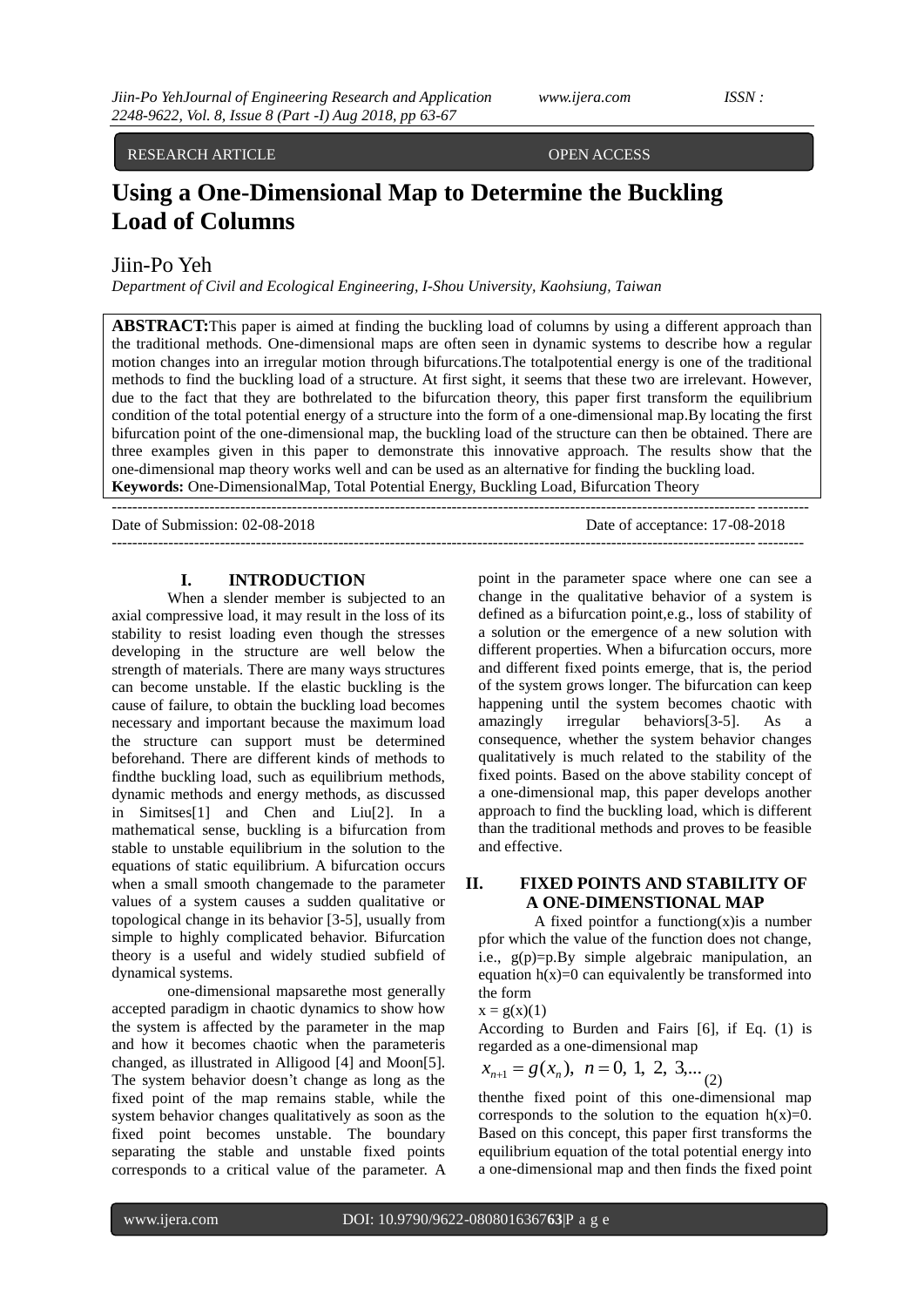$x<sub>f</sub>$  of the map, which is exactly the equilibrium position of the total potential energy.

To determine the stability of a map, one looks at the value of the slope evaluated at the fixed point. Suppose that  $x_f$  is the fixed point of a one-dimensional map and  $x<sub>o</sub>$  is the initial value close to  $x_f$ . If

$$
\left|\frac{\partial g(x_f)}{\partial x}\right| < 1(3)
$$

the sequence of the one-dimensional map will converge to  $x_f$ , i.e., thestable fixed point; if

$$
\left| \frac{\partial g(x_f)}{\partial x} \right| > 1 \text{ (4)}
$$

it will diverge from  $x_f$ , i.e., theunstable fixed point. When

$$
\left| \frac{\partial g(x_f)}{\partial x} \right| = 1 \text{ (5)}
$$

the parameter of the map is at a critical value where bifurcation occurs, which is illustrated in Alligood [4] and Moon[5].

## **III. BIFURCATION OF A ONE-DIMENSIONAL MAP**

Perhaps the simplest example of a dynamic mode that exhibits the bifurcation phenomena is thelogistic map or population growth model[7], which is given by

 $x_{n+1} = \mu x_n(1-x_n)(6)$ 

where $x_n$  is limited to the interval  $[0, 1]$  and the parameter  $\mu$ to the interval  $[0, 4]$ . The equilibrium points (or fixed points) can be found by solving the equation

$$
x=\mu x(1-x)=g(x)(7)
$$

which has roots at  $x=0$  and  $x = \frac{1}{\mu}$  $x = \frac{\mu - 1}{\mu}$ . When  $\mu < 1$ , the

map has only one fixed and stable point at  $x=0$ , while for  $1 \leq \mu \leq 3$ , the map has two fixed points x=0 and

 $\mu$  $x = \frac{\mu - 1}{\mu}$ , where the former is unstable and the

latter is stable. Hence the first bifurcation point occurs at  $\mu=1$ . For $\mu>3$ , a double-period orbit appears, i.e., the second bifurcation point happens at  $\mu=3$ , as shown in Fig. 1.

From Eq.(7), the first derivative of  $g(x)$  with respect to x gives

$$
\frac{\partial g}{\partial x} = \mu(1 - 2x) \tag{8}
$$

Substituting the smaller equilibrium point  $x=0$  into Eq.  $(8)$  leads to  $(9)$ 

$$
\frac{\partial g}{\partial x} = \mu(1 - 0) = \mu \tag{9}
$$

According to Eq. (5), if  $\frac{g}{g} = 1$  $\hat{o}$  $\hat{c}$ *x*  $\frac{g}{g}$  = 1, bifurcation will

happen, i.e.,  $\mu=1$ , which corresponds to the first bifurcation point in Fig. 1



**Fig. 1**The first and second bifurcation points of the logistic map at  $\mu=1$  and  $\mu=3$ .

### **IV. STABILITY OF TOTAL POTENTIAL ENERGY**

For a conservative one-degree-of–freedom system, the total potential energyV is usually expressed in term of the generalized coordinate $\theta$ , measured from a fixed datum,and external load P, i.e.,  $V(\theta, P)$ . If the system is in equilibrium, the first derivative of V with respect to  $\theta$  must be equal to zero. i.e.,

$$
\frac{\partial V}{\partial \Omega} = 0
$$

$$
\partial \theta \qquad (10)
$$

Based on the second derivative of V evaluated at the equilibrium position, the total potential energy  $V(\theta, P)$ can further be classified into three types[8]: (1) Stable equilibrium, if

$$
\frac{\partial^2 V}{\partial \theta^2} > 0 \text{ (11)}
$$

 $\lambda$ 

i.e., the total potential energy is at a local minimum; (2) Unstable equilibrium, if

$$
\frac{\partial^2 V}{\partial \theta^2} < 0 \text{ (12)}
$$

i.e., the total potential energy is at a local maximum; (3) Neutral equilibrium, if

$$
\frac{\partial^2 V}{\partial \theta^2} = 0 \, (13)
$$

When the system is in neural equilibrium, it is at the boundary between stability and instability, where the equilibrium branches and a bifurcation occurs. According to Simitses [1] and Gere and Goodno [9], when the external load reaches the bifurcation point, the structure is on the verge of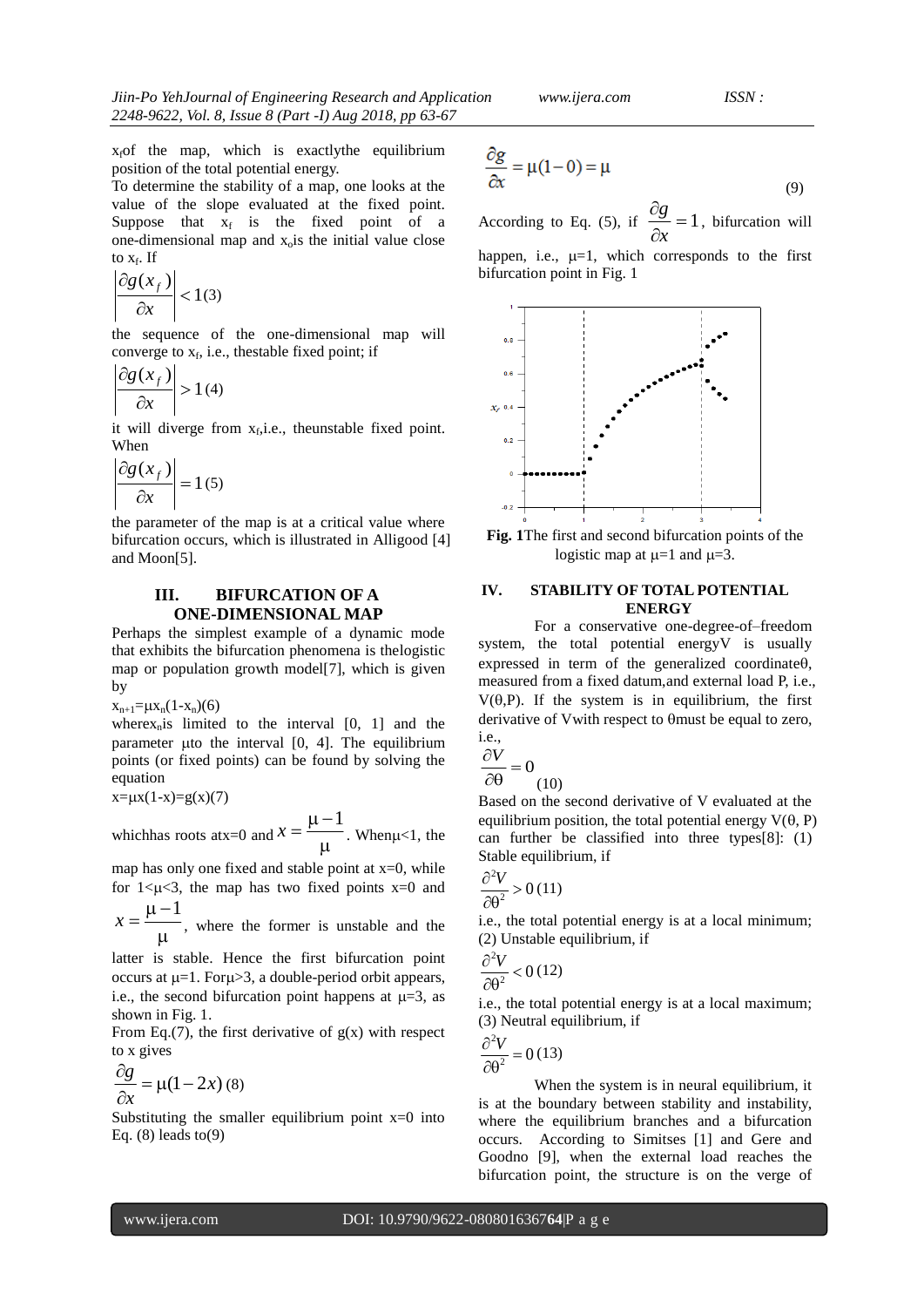buckling and the corresponding load is called the critical load, denoted by the symbol $P_{cr}$ . Hence the buckling load can be determined fromEqs. (10) and (13).

Because both the bifurcation point of the one-dimensional map and the total potential energy correspond to a critical point, if the equilibrium condition of the total potential energy could be changed into a one-dimensional map, the buckling load  $P_{cr}$  might be obtained by considering this one-dimensional map instead of the equation. Due to this conjecture, this paper develops the following method to find the buckling load of a structure.

Suppose that  $V(\theta, P)$  is the total potential energy of a structure. The stationary value of the total potential energy can be found by making

$$
\frac{\partial V}{\partial \theta} = h(\theta, P) = 0
$$
 (14)

which yields the equilibrium equation. After that, Eq. (14) can be transformed equivalently into

$$
\theta = g(\theta, P)(15)
$$

The one-dimensional map

$$
\Theta_{n+1} = g(\Theta_n, P)_{(16)}
$$

is then constructed, whose fixed points correspond exactly to the static equilibrium positions of the total potential energy.According to Eq.(5), one of the critical states of the map at fixed point is

$$
\frac{\partial g(\theta_f)}{\partial \theta} = 1(17)
$$

where  $\theta_f$  is the fixed point. It is apparent that the condition of Eq.  $(17)$  is equivalent to that of Eq.  $(13)$ .

As a result, the critical state  $\frac{18(17)}{20} = 1$  $(\theta_t)$  $=$  $\partial \theta$  $\frac{\partial g(\theta_f)}{\partial g} = 1$  of the

one-dimensional mapcan be used to locate the bifurcation point of a structure and find the buckling load. It should be noted here that the other critical state

$$
\frac{\partial g(\theta_f)}{\partial \theta} = -1(18)
$$

cannot be applied to find the buckling load, because it's not equivalent to the condition of Eq. (13) obviously.

#### **V. ILLUSTRATIVE EXAMPLES**

Buckling is one of the major causes of failures in many structures. Hence, considering the possibility of buckling occurring in the structures is very important in design. Following are three examples that could fail due to buckling, rather than compression exceeding strength of materials. The rotational displacement  $\theta$  is assumed to be small in each example. For the sake of comparison, the three examples are taken form Gere and Goodno [9] and Hibbeler [10].

### **5.1 Single Rigid Bar Supported byaTranslational Spring**

This idealized column consists of a rigid bar of length 2L, compressed by an axial load P, as shown in Fig.2. It is initially held in a vertical position by a translational spring having stiffness k. Since the system is conservative, the potential energy is then given by

$$
V = -p(2L - 2L\cos\theta) + (\frac{1}{2}k)(\frac{3}{2}L\theta)^2(19)
$$

The equilibrium condition for the total potential energy is

$$
\frac{\partial V}{\partial \theta} = -2PL\sin\theta + \frac{9kL^2\theta}{4}
$$
  

$$
\approx -2PL(\theta - \frac{\theta^3}{6}) + \frac{9kL^2\theta}{4} = 0
$$
 (20)

which can be rewritten as

$$
\theta = \frac{\theta^3}{6} + \frac{9kL\theta}{8P}(21)
$$

The one-dimensional map takes the form

$$
\theta_{n+1} = \frac{\theta_n^3}{6} + \frac{9kL\theta_n}{8P} (22)
$$

There are two fixed points of the map:  $\theta=0$  and

$$
\theta = \sqrt{6(1 - \frac{9kL}{8P})}.
$$
 Let  

$$
g(\theta, P) = \frac{\theta^3}{6} + \frac{9kL\theta}{8P}
$$
(23)

The derivative of the function  $g(\theta, P)$  with respect to  $\theta$  becomes

$$
\frac{\partial g}{\partial \theta} = \frac{\theta^2}{2} + \frac{9kL}{8P}
$$
\n(24)

 $\frac{\sigma_8}{\partial \theta}$  = 1 positions)into Eq. (24) and let  $\frac{\partial g}{\partial s}$ Substitute $\theta=0$  (the smallest value of the two fixed which leads to

$$
\frac{9kL}{8P} = 1
$$
\n<sup>(25)</sup>

Therefore, the buckling load for the column is  $=\frac{9}{5}kL$ , whichcoincides with Gere and

 $P_{cr} = \frac{3}{8} kL$ 

Goodno<sup>[9]</sup>. When the axial load P>9kL/8,the single rigid bar will buckle.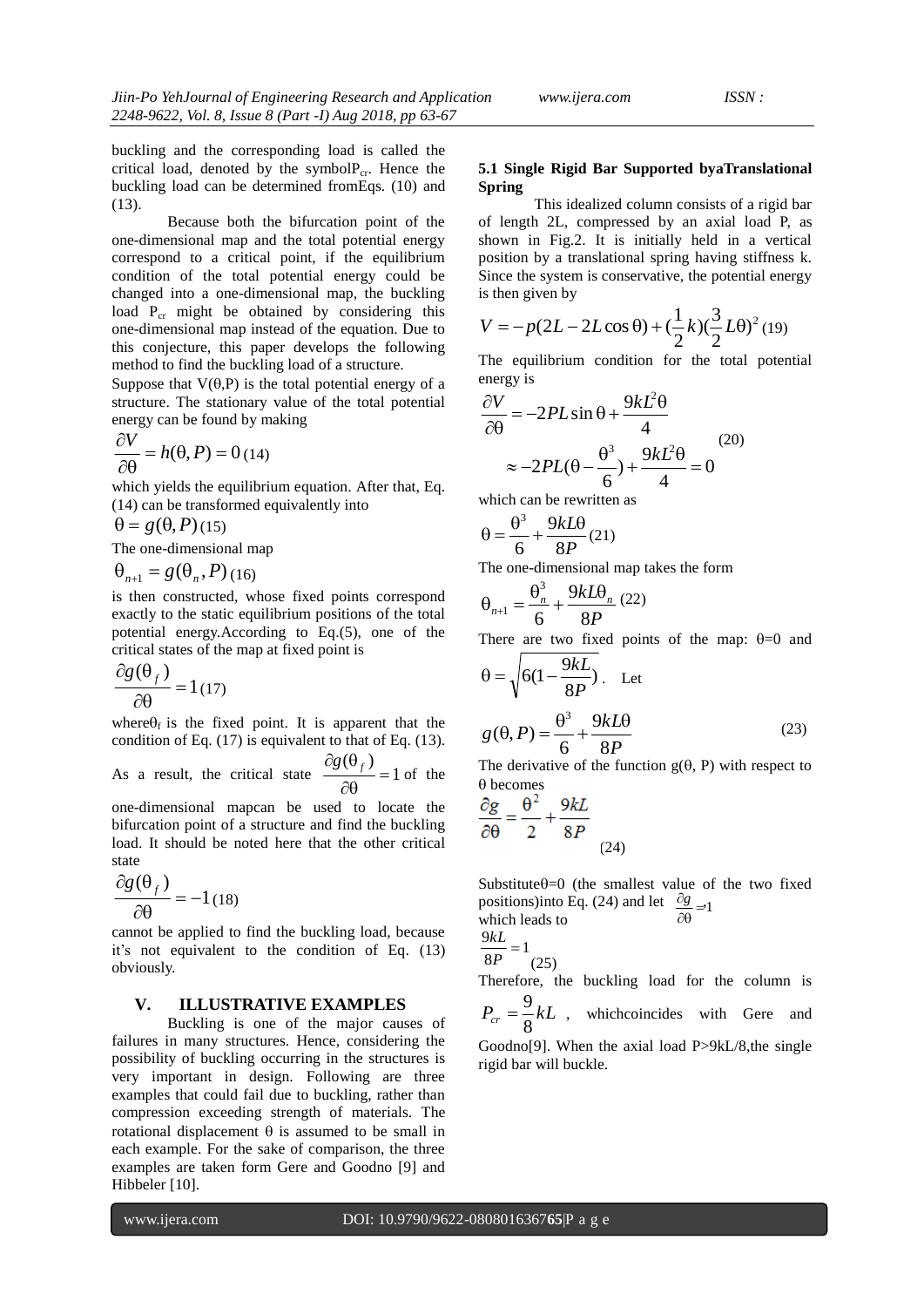

**Fig. 2** Single rigid bar supported by a translational spring

#### **5.2 Two -Bar SystemSupportedbyaTranslational Spring**

The second example is a column composed of two rigid bars AB and BC, each of length L/2, which are connected with a translational spring of stiffness k, as shown in Fig. 3. Initially the two bars are perfectly aligned and held in a vertical position. The compressive force P is acting along the longitudinal axis, i.e., the dashed line in Fig.3. The total potential energy for the conservative system is expressed as

$$
V(\theta, P) = -2P(\frac{L}{2} - \frac{L}{2}\cos\theta) + \frac{k}{2}(\frac{L}{2}\theta)^2 (26)
$$

The equilibrium condition for the this mechanism is

$$
\frac{\partial V}{\partial \theta} = -2P(\frac{L}{2}\sin\theta) + \frac{kL^2\theta}{4}
$$
  
 
$$
\approx -PL(\theta - \frac{\theta^3}{6}) + \frac{kL^2\theta}{4} = 0
$$
 (27)which can be

written as

*P kL* 6 4  $\theta = \frac{\theta^3}{4} + \frac{kL\theta}{4}$  (28)

The one-dimensional map can be formed as

$$
\theta_{n+1} = \frac{\theta_n^3}{6} + \frac{kL\theta_n}{4P} (29)
$$

There are two fixed points of this map: $\theta=0$  and

$$
\theta = \sqrt{6(1 - \frac{kL}{4P})}.
$$
 Let  

$$
g(\theta, P) = \frac{\theta^3}{6} + \frac{kL\theta}{4P}(30)
$$
  
Then  

$$
\frac{\partial g}{\partial \theta} = \frac{\theta^2}{2} + \frac{kL}{4P}
$$

₩hicl<br>∂0 Eq. (31) and let,  $\frac{\partial g}{\partial x}$  hich leads to Similarly, substitute the smaller fixed point  $\theta$ =0 into

$$
\frac{kL}{4P} = 1(32)
$$

The critical load for this two-bar systemis  $p_{cr} = \frac{4}{4}$  $p_{cr} = \frac{kL}{4}$ 

whichcoincides with the result found by Hibbeler [10]. When the compressive force P>kL/4 , the two-bar system will buckle.



**Fig. 3**Two -bar system supported by a translational spring.

#### **5.3 Two-Bar SystemSupported bya Rotational Spring**

The third example is a system of two rigid bars AB and BC, each of length L/2, connected with a rotational spring of stiffness  $k_{R}$ , as shown is Fig.4.Initially the two bars are perfectly aligned and held in a vertical position. The compressive force P is acting along the longitudinal axis, i.e., the dashed line in Fig. 4. The total potential energy is given by

$$
V = -2P(\frac{L}{2} - \frac{L}{2}\cos\theta) + \frac{1}{2}k_R(2\theta)^2
$$
 (33)

If the system is in in equilibrium, then

$$
\frac{\partial V}{\partial \theta} = -PL \sin \theta + 4k_R \theta
$$

$$
\approx -PL(\theta - \frac{\theta^3}{6}) + 4k_R \theta = 0
$$
(34)

which can be written as

$$
\theta = \frac{\theta^3}{6} + \frac{4k_R\theta}{PL} \tag{35}
$$

The one-dimensional map can be formed as

$$
\theta_{n+1} = \frac{\theta_n^3}{6} + \frac{4k_R\theta_n}{PL} (36)
$$

There are two fixed points of this map:  $\theta = 0$ 

(31)